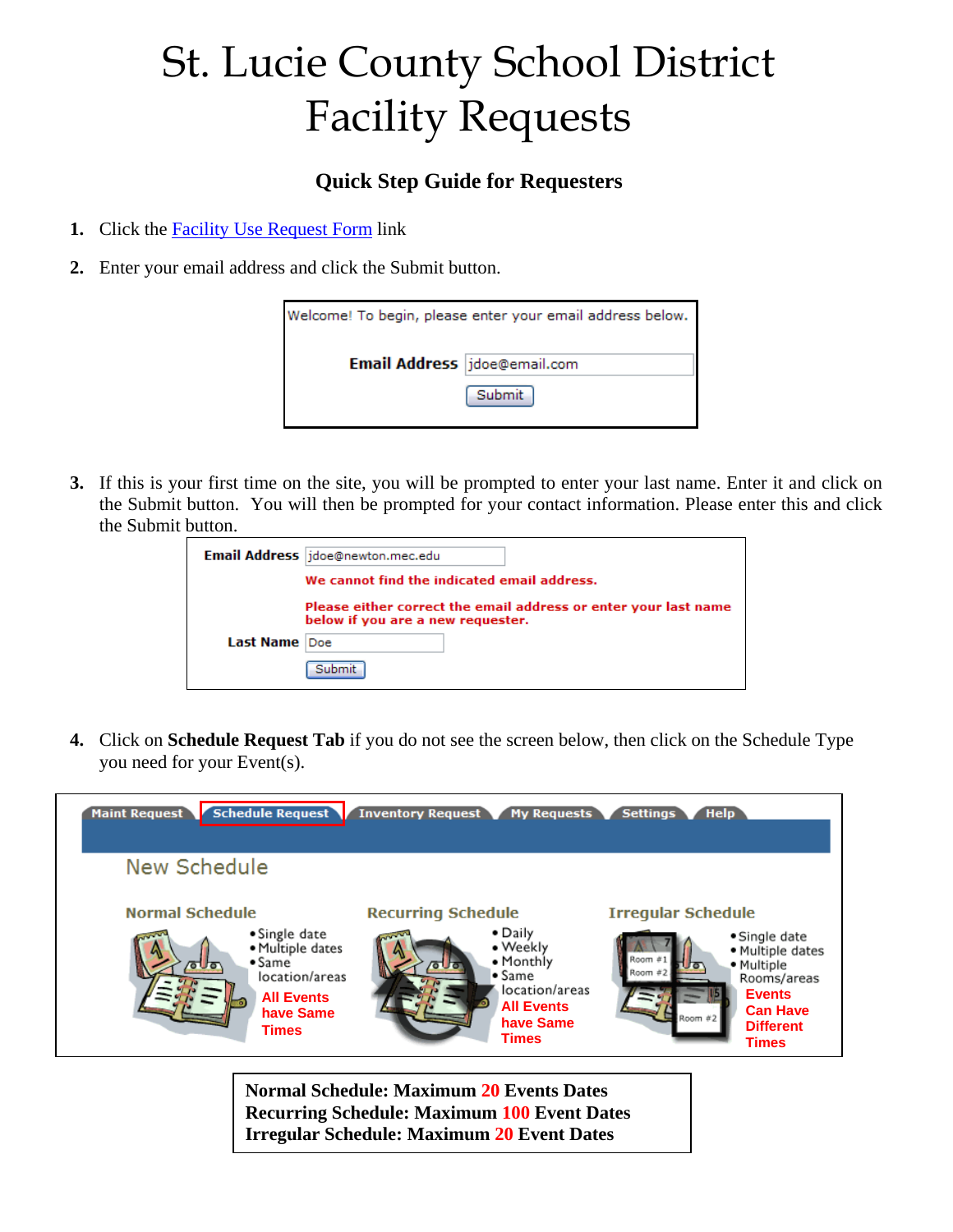## Fill out all boxes with a  $\blacksquare$  mark beside it. These are REQUIRED fields.

- **5.** Once in the Schedule Form, put the **Event Title** in first.
- **6.** Do not select anything in the **Area** Dropdown box
- **7.** In the **Location** Dropdown Menu, choose where your event will take place.
- **8.** In the **Room** Dropdown Menu, choose the room(s) you will need. **(Hold down the CTRL Button on your keyboard to select multiple rooms)**

 $\Gamma$ 

| This is how the form should look so far, |
|------------------------------------------|
| but with your school information:        |

| V Event Title My Event   |                                              |
|--------------------------|----------------------------------------------|
| <b>Event Description</b> |                                              |
|                          |                                              |
|                          | Area   -- Select Area --                     |
| $\blacksquare$ Location  | -- Select Location --                        |
| <b>⊠</b> Rooms           | -- Select Room --                            |
|                          | (Use the CTRL key to select multiple rooms.) |

**9.** Next, choose your event dates by clicking on the date in the calendar boxes. You can click on the black arrows in the calendar boxes to change months. Then choose your Start and End Times.

| $\sqrt{ }$ Event Date(s) $\frac{1}{29/2009}$                                       | Note: The maximum event dates<br>for each normal schedule is 20.<br>Recurring schedules do not have<br>this limitation.<br><b>Check Availability</b>                                                                                                                                                                                                                                                                                                                                                              | January 2009<br><b>SMTWTFS</b><br>2 <sub>3</sub><br>7<br>8<br>9 10<br>6<br>11 12 13 14 15 16 17<br>18 19 20 21 22 23 24<br>25 26 27 28 29 30 31 | February 2009<br><b>SMTWTFS</b><br>2<br>з<br>к<br>6<br>10 11 12 13 14<br>-9<br>15 16 17 18 19 20 21<br>22 23 24 25 26 27 28 |                                                                                                                                                     |                                                                         |
|------------------------------------------------------------------------------------|-------------------------------------------------------------------------------------------------------------------------------------------------------------------------------------------------------------------------------------------------------------------------------------------------------------------------------------------------------------------------------------------------------------------------------------------------------------------------------------------------------------------|-------------------------------------------------------------------------------------------------------------------------------------------------|-----------------------------------------------------------------------------------------------------------------------------|-----------------------------------------------------------------------------------------------------------------------------------------------------|-------------------------------------------------------------------------|
| $\sqrt{ }$ Start Time<br><b>Setup Begin Time</b><br>$\sqrt{2}$ Duration $\sqrt{1}$ | 00 <sub>1</sub><br>$AM$ $\vee$<br>$AM$ $\vee$<br>$00\vert\vee$<br>8<br>hours 00  v   minutes. Spans over  1<br><b>Check Availability</b>                                                                                                                                                                                                                                                                                                                                                                          | End Time $ 9$<br><b>Breakdown End Time 9</b><br>davs.                                                                                           | $00 \times$<br>$AM \vee$<br>٧<br>$00 \vee$<br>AM V<br>$\checkmark$                                                          |                                                                                                                                                     | <b>The Spans Over</b><br><b>Box should</b><br>always read 1             |
|                                                                                    | Also, click on the Check Availability button to verify<br>you are not double booking a room. This is<br>located just below the Duration. The event time<br>you are asking for is in Yellow. If there is a black<br>$\bf{X}$ in that space for your requested time range,<br>you will need to go back and choose a different<br>time that is available. Close out the Availability<br>window when you are finished verify that your<br>time is available and proceed to the<br>"Organization Information" section. |                                                                                                                                                 | Example:                                                                                                                    | $8_{AM}$<br>$9_{AM}$<br>10 <sub>AM</sub><br>11 <sub>AM</sub><br>$12_{PM}$<br>$1_{PM}$<br>$2_{PM}$<br>3 <sub>PM</sub><br>$4_{PM}$<br>5 <sub>PM</sub> | 00<br>00<br>x<br>00<br>X<br>00<br>00<br>00<br>00<br>X<br>00<br>00<br>00 |